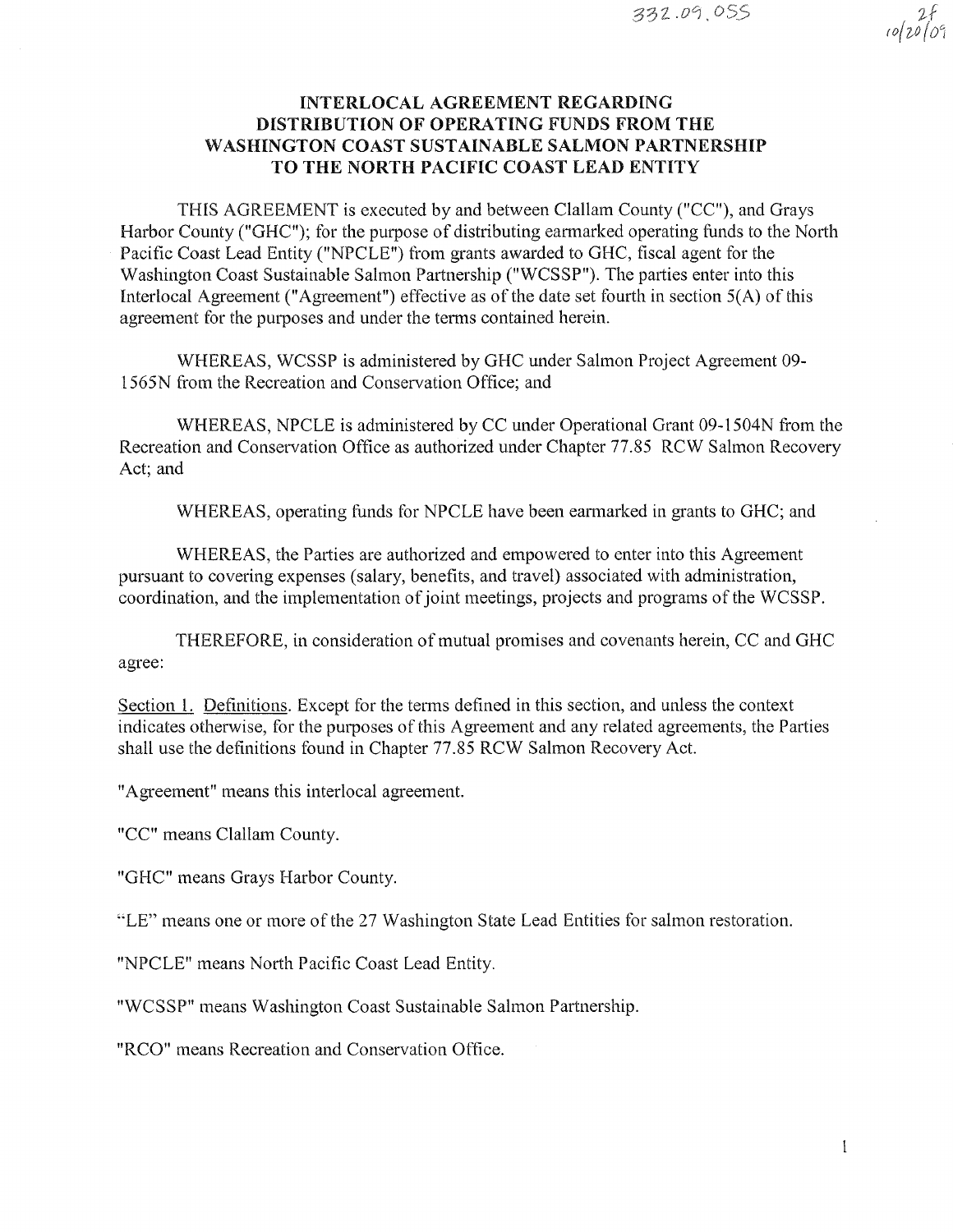Section 2. Responsibilities of GHC. In return for submitting invoices that document WCSSP related payroll hours and travel expenses incurred by NPCLE, GHC will reimburse CC out of funds authorized in accordance with grant 09-1565N with a distribution not to exceed the following:

| <b>Budget Category</b>      | Activity                                     |     | Amount   |
|-----------------------------|----------------------------------------------|-----|----------|
| <b>LE Admin. Operations</b> | $(1-2$ meetings/month; w/prep and follow-up) |     | \$13,100 |
| <b>LE Regional Planning</b> | (1 meeting/month; w/prep and follow-up)      | SS- | 7,000    |
| <b>LE Travel Expenses</b>   | $(1-2$ meetings/month)                       |     | 6,000    |
|                             |                                              |     | \$26,100 |

Section 3. Responsibilities of CC. In return for honoring invoices that document expenses incurred by NPCLE, CC shall:

- A. Monitor NPCLE activities and expenses associated with WCSSP responsibilities to ensure they are conducted properly, safely, and in accordance with this Agreement and all associated contracts.
- B. Submit documentation of all expenses, including a break-down of dates and a brief description of WCSSP associated labor, travel, and indirect overhead.
- C. CC shall defend, indemnify and hold GHC, its officers, officials, employees, and volunteers harmless tiom any and all claims, injuries, fines, damages, losses or suits including attorney fees, arising out of or in connection with the performance of this Agreement, except for injuries and damages caused by the sole negligence of GHC.

GHC shall defend, indemnify and hold CC, its officers, officials, employees, and volunteers harmless from any and all claims, injuries, fines, damages, losses or suits including attorney fees, arising out of or in connection with the performance of this Agreement, except for injuries and damages caused by the sole negligence of CC.

Section 4. Term of Agreement. This agreement shall terminate on June 30, 2011 at the end of the 2011 fiscal year, in accordance with Grant 09-1565N.

## Section 5. Miscellaneous Provisions.

- A. Effective Date: This Agreement shall be in effect as of July 1, 2009.
- B. Amendment: This Agreement may be amended only in writing and only by agreement of all Parties except as set forth in this section.
- C. Non-Waiver: No waiver by any Party of any term or condition of this Agreement shall be deemed or construed to constitute a waiver of any other term or condition or of any subsequent breach whether of the same or of a different provision of this Agreement.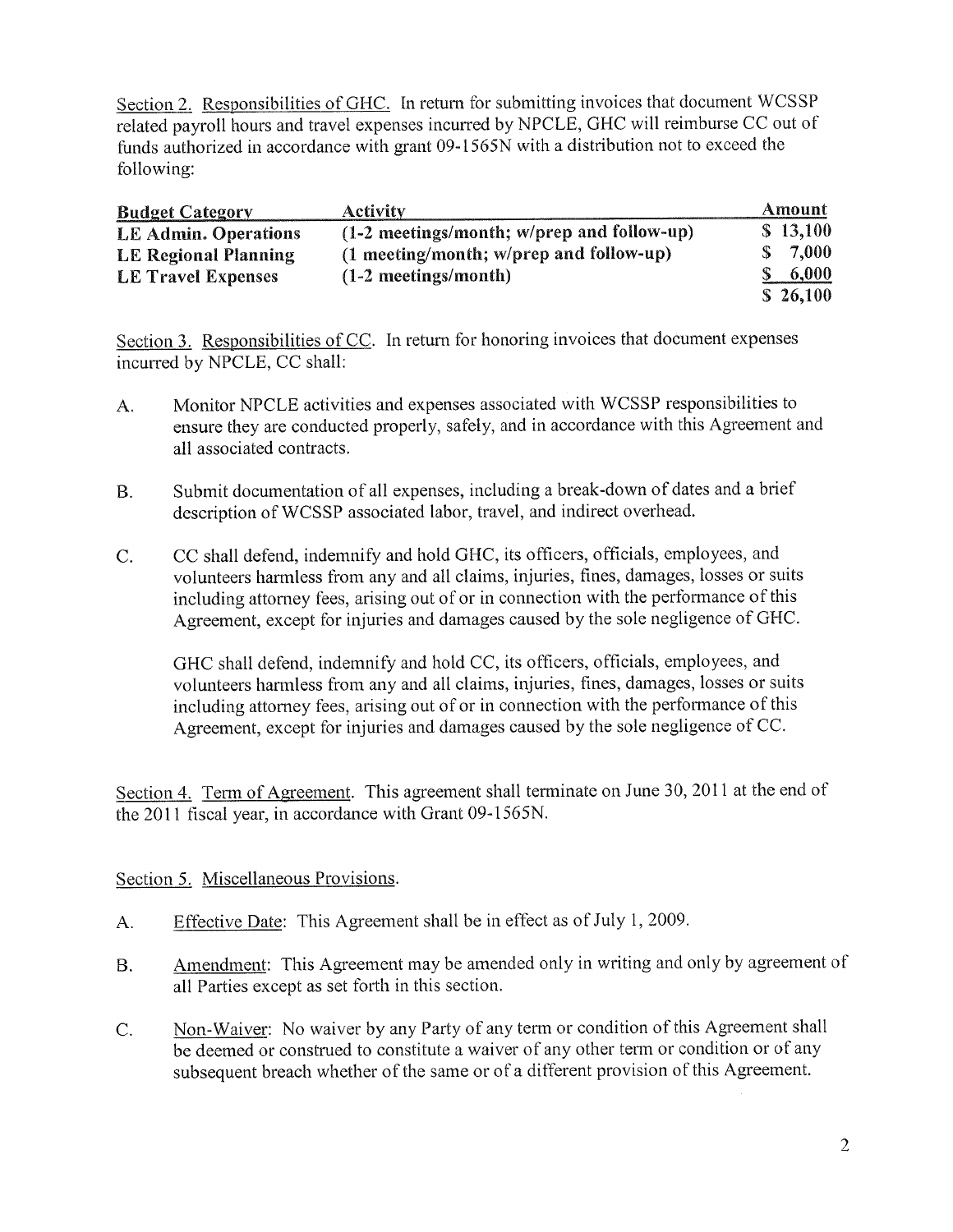IN WITNESS HERE OF, this agreement is executed by Clallam County and by Grays Harbor County, Washington.

Dated this  $20^{1/1}$  day of October 2009 **CLALLAM COUNTY** 

Howard V. Doherty, Jr., Chair

Stephen P. Tharinger

Michael C. Chapman

ATTEST:

dem  $n2h$ 

Trish Holden, CMC Clerk of the Board

Approved as to form only by:

Douglas E. Jersen<br>Chief Civil Deputy Prosecuting Attorney<br>Clallam County

November Dated this  $2<sup>nd</sup>$  day of  $\overline{\text{October 2009}}$ 

**GRAYS HARBOR COUNT** 

Albert A. Carter, Chair

Excused Mike Wilson, Commissioner

Terry Willis/Commissioner

ATTEST:

Donna Caton, Clerk of the Board